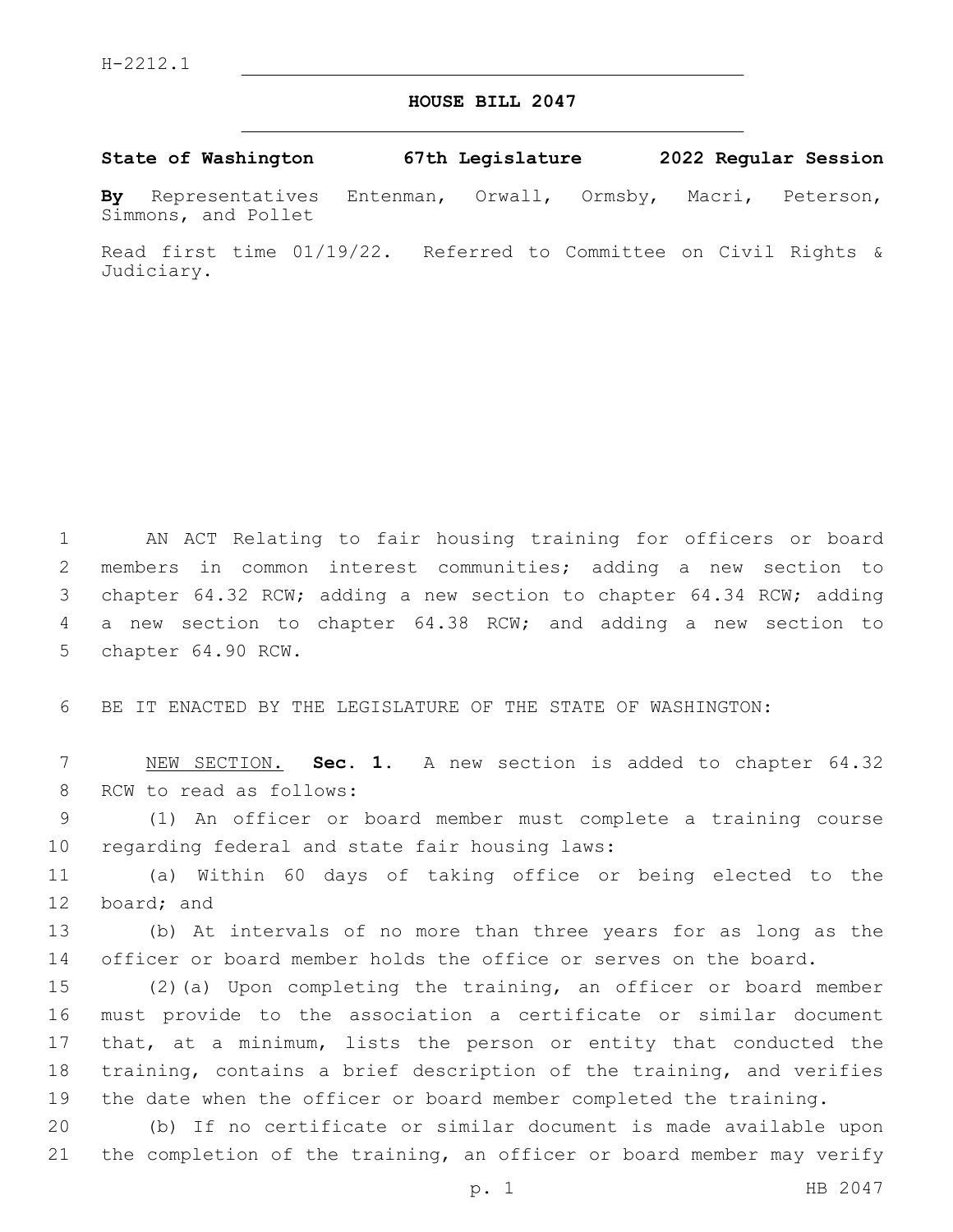the completion of the training by an affidavit that contains the 2 information required under (a) of this subsection.

 (c) Certificates and affidavits provided to the association under this subsection must be kept as part of the association records for a 5 period of at least five years.

 (3) Training required under subsection (1) of this section may be completed remotely with technology including, but not limited to, 8 internet-based training.

 NEW SECTION. **Sec. 2.** A new section is added to chapter 64.34 10 RCW to read as follows:

 (1) An officer or board member must complete a training course 12 regarding federal and state fair housing laws:

 (a) Within 60 days of taking office or being elected to the 14 board; and

 (b) At intervals of no more than three years for as long as the officer or board member holds the office or serves on the board.

 (2)(a) Upon completing the training, an officer or board member must provide to the association a certificate or similar document that, at a minimum, lists the person or entity that conducted the training, contains a brief description of the training, and verifies the date when the officer or board member completed the training.

 (b) If no certificate or similar document is made available upon the completion of the training, an officer or board member may verify the completion of the training by an affidavit that contains the information required under (a) of this subsection.

 (c) Certificates and affidavits provided to the association under this subsection must be kept as part of the association records for a 28 period of at least five years.

 (3) Training required under subsection (1) of this section may be completed remotely with technology including, but not limited to, 31 internet-based training.

 NEW SECTION. **Sec. 3.** A new section is added to chapter 64.38 33 RCW to read as follows:

 (1) An officer or board member must complete a training course 35 regarding federal and state fair housing laws:

 (a) Within 60 days of taking office or being elected to the 37 board; and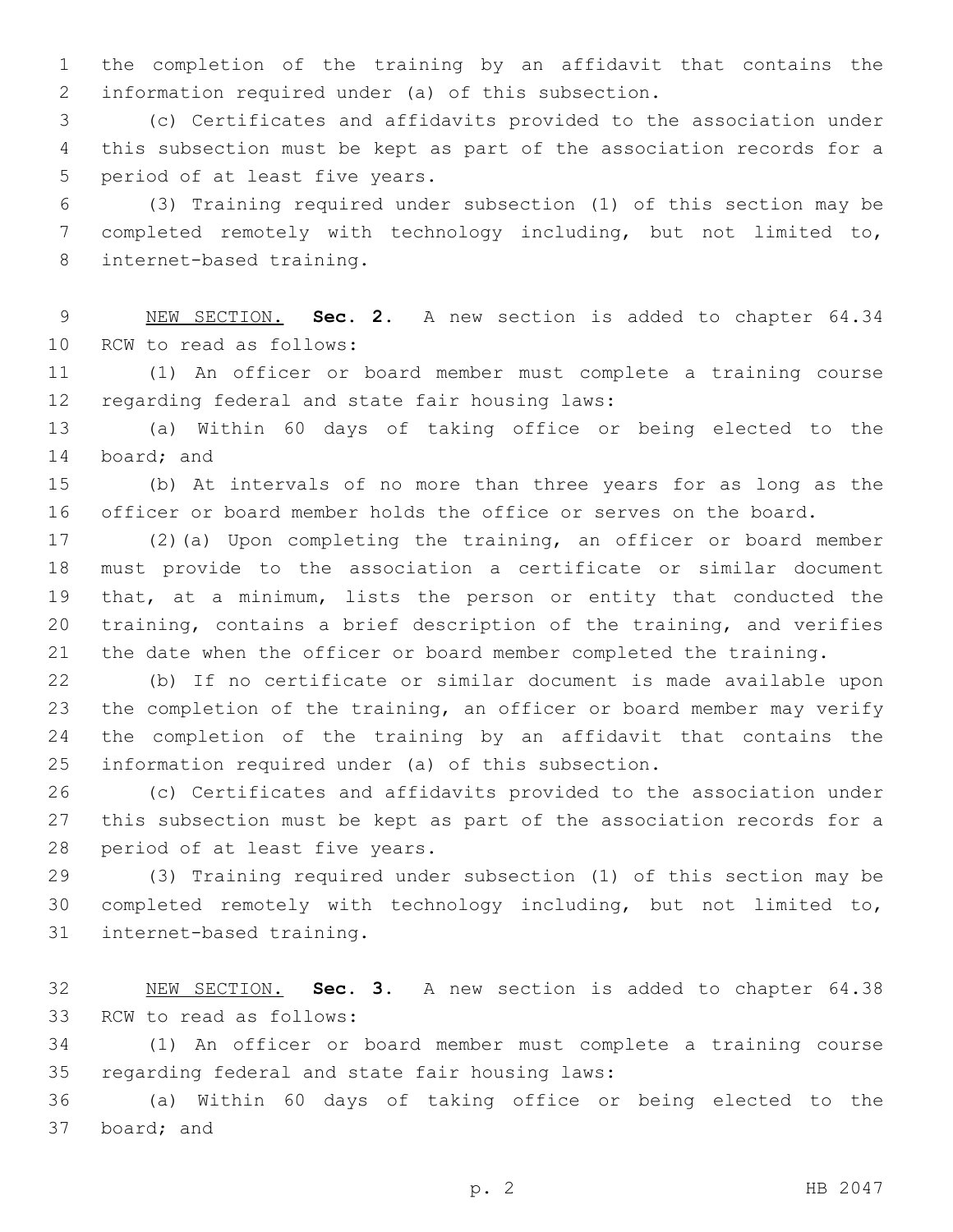(b) At intervals of no more than three years for as long as the officer or board member holds the office or serves on the board.

 (2)(a) Upon completing the training, an officer or board member must provide to the association a certificate or similar document that, at a minimum, lists the person or entity that conducted the training, contains a brief description of the training, and verifies the date when the officer or board member completed the training.

 (b) If no certificate or similar document is made available upon the completion of the training, an officer or board member may verify the completion of the training by an affidavit that contains the information required under (a) of this subsection.

 (c) Certificates and affidavits provided to the association under this subsection must be kept as part of the association records for a 14 period of at least five years.

 (3) Training required under subsection (1) of this section may be completed remotely with technology including, but not limited to, 17 internet-based training.

 NEW SECTION. **Sec. 4.** A new section is added to chapter 64.90 19 RCW to read as follows:

 (1) An officer or board member must complete a training course 21 regarding federal and state fair housing laws:

 (a) Within 60 days of taking office or being elected to the 23 board; and

 (b) At intervals of no more than three years for as long as the officer or board member holds the office or serves on the board.

 (2)(a) Upon completing the training, an officer or board member must provide to the association a certificate or similar document that, at a minimum, lists the person or entity that conducted the training, contains a brief description of the training, and verifies the date when the officer or board member completed the training.

 (b) If no certificate or similar document is made available upon the completion of the training, an officer or board member may verify the completion of the training by an affidavit that contains the information required under (a) of this subsection.

 (c) Certificates and affidavits provided to the association under this subsection must be kept as part of the association records for a 37 period of at least five years.